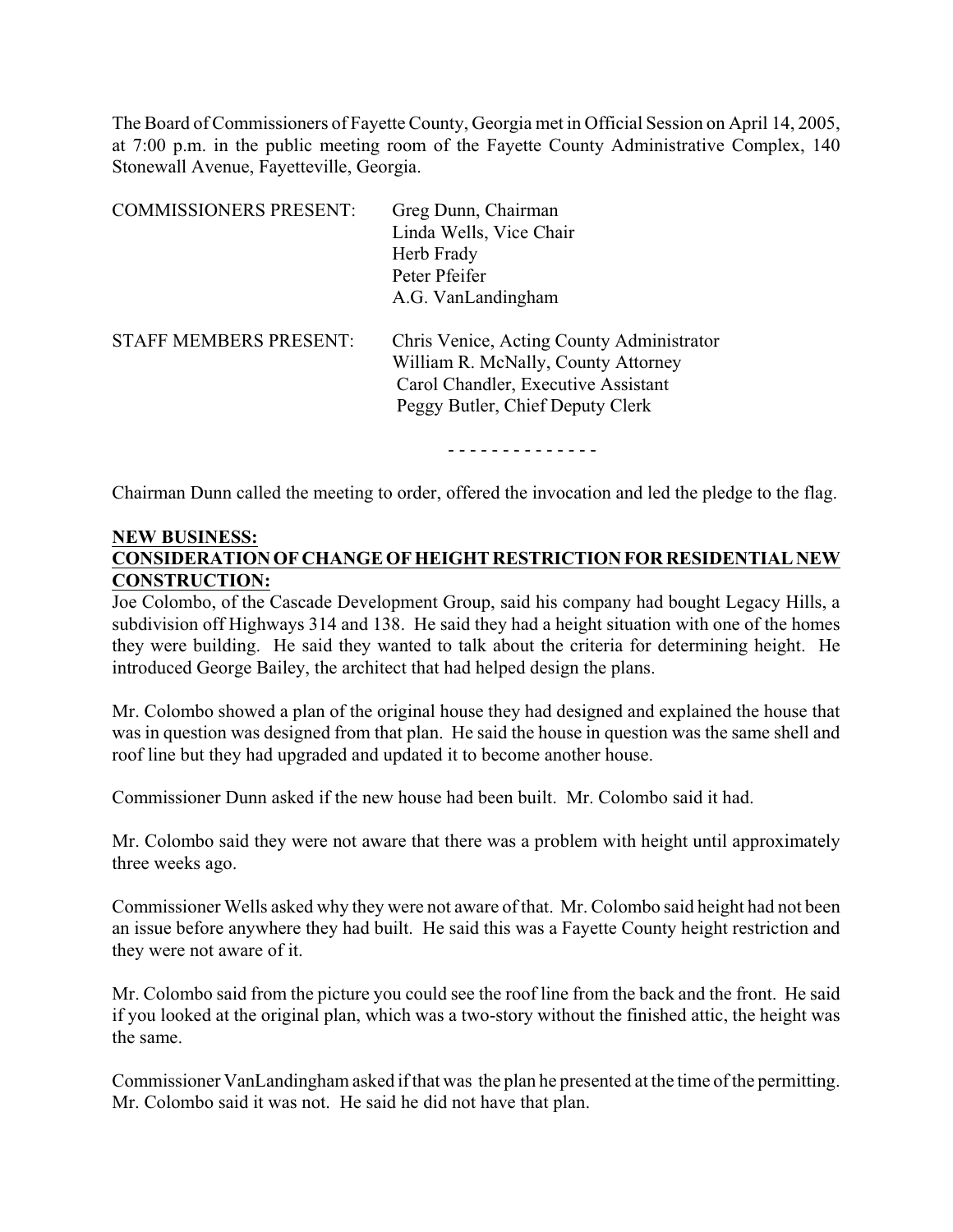Commissioner VanLandingham said they needed to know what he presented for a permit to see where they were on this. He said they did not build the house that they permitted for. Mr. Colombo said that was correct. He said this was a mistake that was their fault, they built a house that they did not get a permit for. He said they were not aware of the height restriction.

Chris Venice, Acting County Administrator, said that the 35 ft. height restriction was on the building permit that the person signed when they got the permit.

Mr. Colombo said they met the height restrictions, but what was in question was the criteria for determining the height.

Commissioner VanLandingham asked if he met the requirements, how could there be an error in determining the height restrictions.

Commissioner Frady asked if the houses were sprinkled. Mr.Colombo said they were not.

Commissioner Wells said she thought they had two issues here. She said one was that he had built a house that was not permitted, and by not building a house that was permitted, there were not those safety stop gaps in the process that would have alerted him that he had a problem. She said he obviously had a problem understanding the 35 feet and how it was measured.

Mr. Colombo said that was correct. He said they were all having a problem understanding, including the building department and the zoning department.

Commissioner VanLandingham said it had not been over three to five months since this height ordinance had been reviewed. He said he thought everyone was well aware of the interpretation. He said they even had the Emergency Services people in on this for fire protection.

Mr. Colombo said one plan was submitted that they received the permit on and it was the same criteria that the house in question was. He said it was the same roof line with a third story. He said one passed inspection and the other one did not.

Commissioner Frady asked how far the house was above grade. Mr. Colombo said they were both 50% above grade.

Chris Venice said it was her understanding that adding the fourth story and changing the roof line did increase the height. She said it might be the same basic house plan but the configuration did make it taller. Mr. Colombo said it did not, the rooms were tucked into the same roof line. He said nothing had been increased in the height.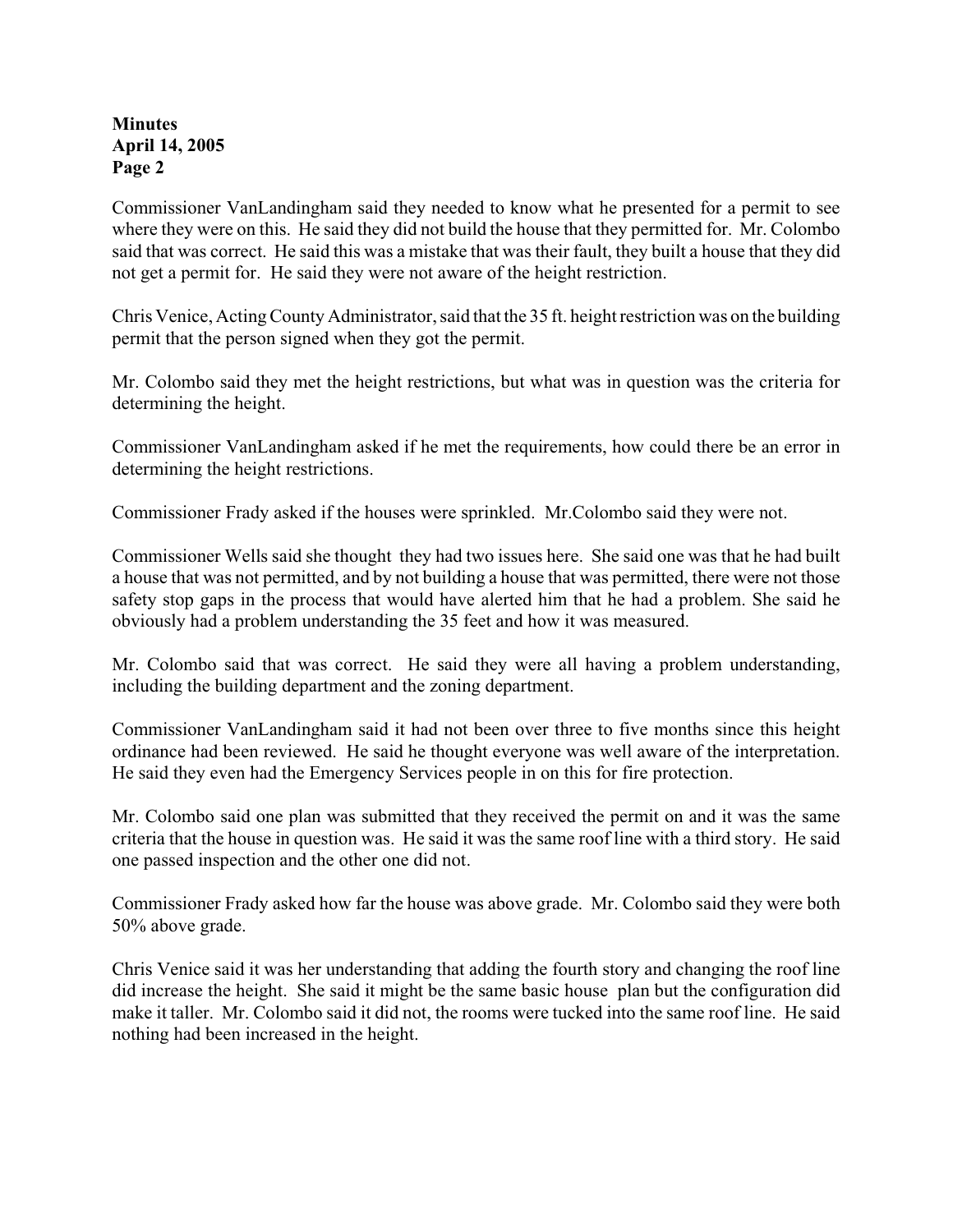Commissioner Wells said what she would like to see happen was to send it back to staff to see if they needed to tweak the clarification for height restriction. She said to make it clearer so that builders would have a better understanding of it.

Commissioner Wells said they had worked very hard on this ordinance and she had absolutely no desire to increase the height of any of the houses. She said they looked at this very long and very hard. She said to increase the height from 35 feet from the way they had decided to measure it was a no-go.

Chairman Dunn said he thought he heard it said they were trying to determine how to measure the height of the house. Mr. Colombo said according to the way the height of this house was determined, this house missed it by two feet.

Chairman Dunn said it should be pretty plain, it was written in the regulations as to how to measure. He said the problem seemed to be that they had built something other than what they had permitted for.

Mr. Colombo said that he understood. He said he took full responsibility for that. He said he could change this house to meet the requirements, but they had a dozen more plans that were the same type of house that he would not be able to build.

Commissioner Wells said she guessed they would have to change their plans.

Commissioner VanLandingham said it seemed they were asking the Commissioners to change their ordinance to fit their house plans. Mr. Colombo said that was correct.

Chairman Dunn asked why didn't they build the ones they originally got a permit for. Mr. Colombo said they were doing that also.

Paul Zackos, Cascade Development Group, said not permitting the right house was a issue. He said the square footage was the same as the original house they had permitted and they were not trying to sneak something in to save the cost of getting a permit. He said the height restriction seemed to be the issue. He said if they built the same house again that was in question tonight it was going to measure the same.

Commissioner Wells said they did not just measure from the street. Mr. Zackos said he understood the County measured by going below a certain amount. He said their frustration was that they enjoyed building houses in Fayette County and the houses they built were selling for a large sum of money. He said they were trying to build bigger and increase tax base and were being penalized.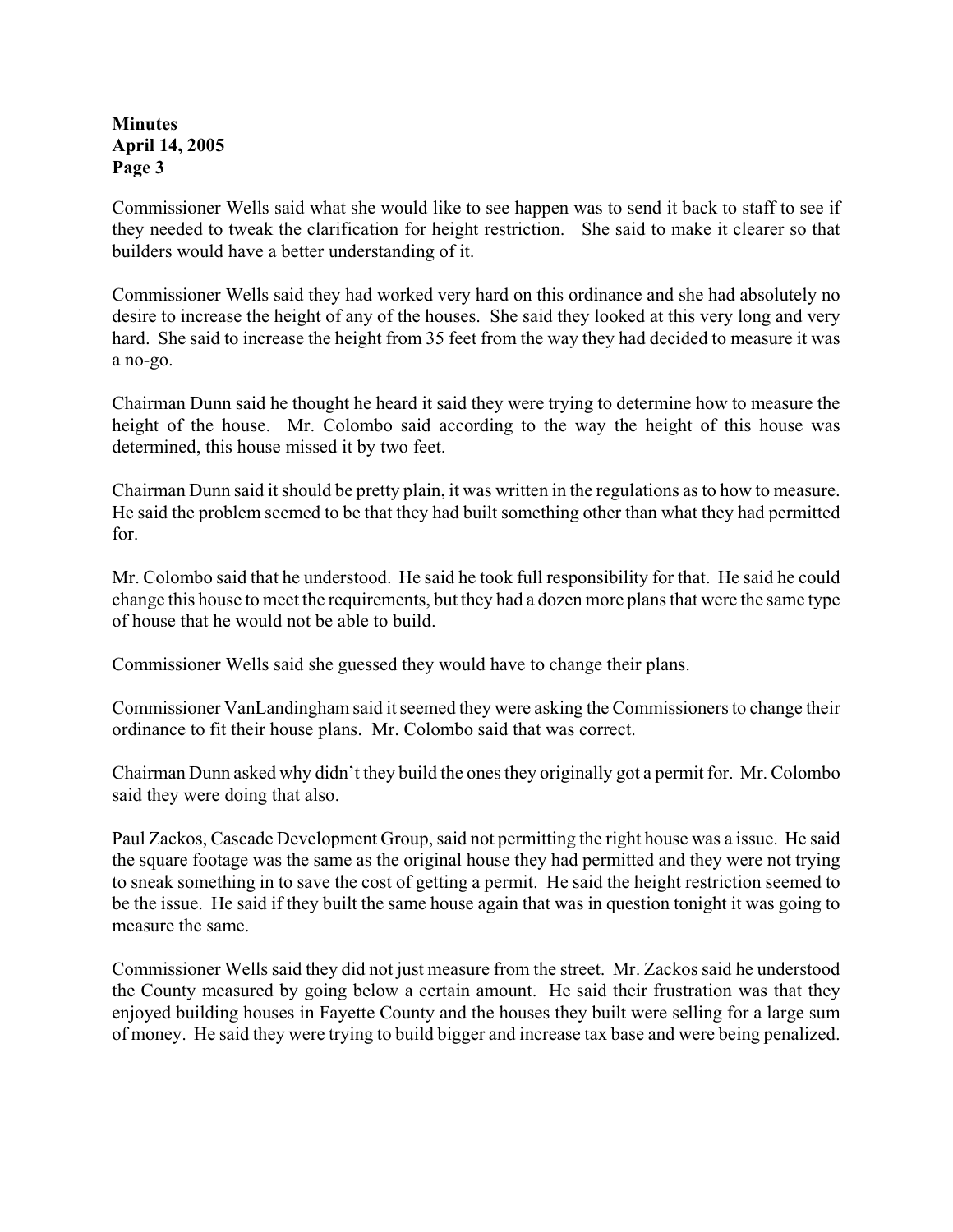Commissioner Wells said Fayette County appreciated the value and quality of the homes they were building but the problem was that the Board felt they had spent a great deal of time and energy in developing this height restriction and it said on the permit how to measure the house. She said just because they failed to follow that, it would not keep the next developer from coming in and claiming they forgot to read and the Board had allowed someone else to use that excuse and would therefore expect the same treatment. She said not asking for permission and begging for forgiveness did not work with the Board.

Commissioner Frady asked Chris Venice to explain why houses could not be over 35 feet. Chris said the reasons were safety and esthetics. She said it had been 35 feet since the ordinance was first adopted in the early 80's.

Commissioner Frady said he wanted to asked Fire Chief Jack Krakeel a question. He said he wondered if sprinkler systems in a house of this size would make them safe. Chief Krakeel said they encouraged the use of residential sprinkler systems in any structure, but there was nothing that would require a builder or developer to utilize residential sprinkler systems.

Commissioner Frady asked if residential sprinkler systems could be required. Chief Krakeel said the Board could approve an ordinance for residential sprinkler systems in new construction based on certain parameters.

Chairman Dunn asked Chief Krakeel if he would advise anyone in this County, considering the safety equipment they had, to build anything taller than 35 feet. Chief Krakeel said he would not. He said the maximum reachable limit they had was 35 feet.

Mr. Zackos said if they built the same house again they would not be able to finish the attic and it would pass the height ordinance.

Chief Krakeel said his fire marshal just informed him that there was a requirement for sprinkling the residential property located in the building code once the house became four stories.

Commissioner VanLandingham said if they were to pass an ordinance allowing this type of house to be built, he did not think they could legally restrict it to a subdivision. He said they had a current situation on one of the major roads in Fayette County where someone built a monestrous house next to a modest house and those people were having to look out at a block wall instead of a landscaped yard. He said this would create problems in other areas, not just the subdivision being discussed tonight.

Chairman Dunn said he would like to give them encouragement to help solve this dilemma but in solving their dilemma they would be unfair to everyone else who had been held to the standard in this County by the Board over the years.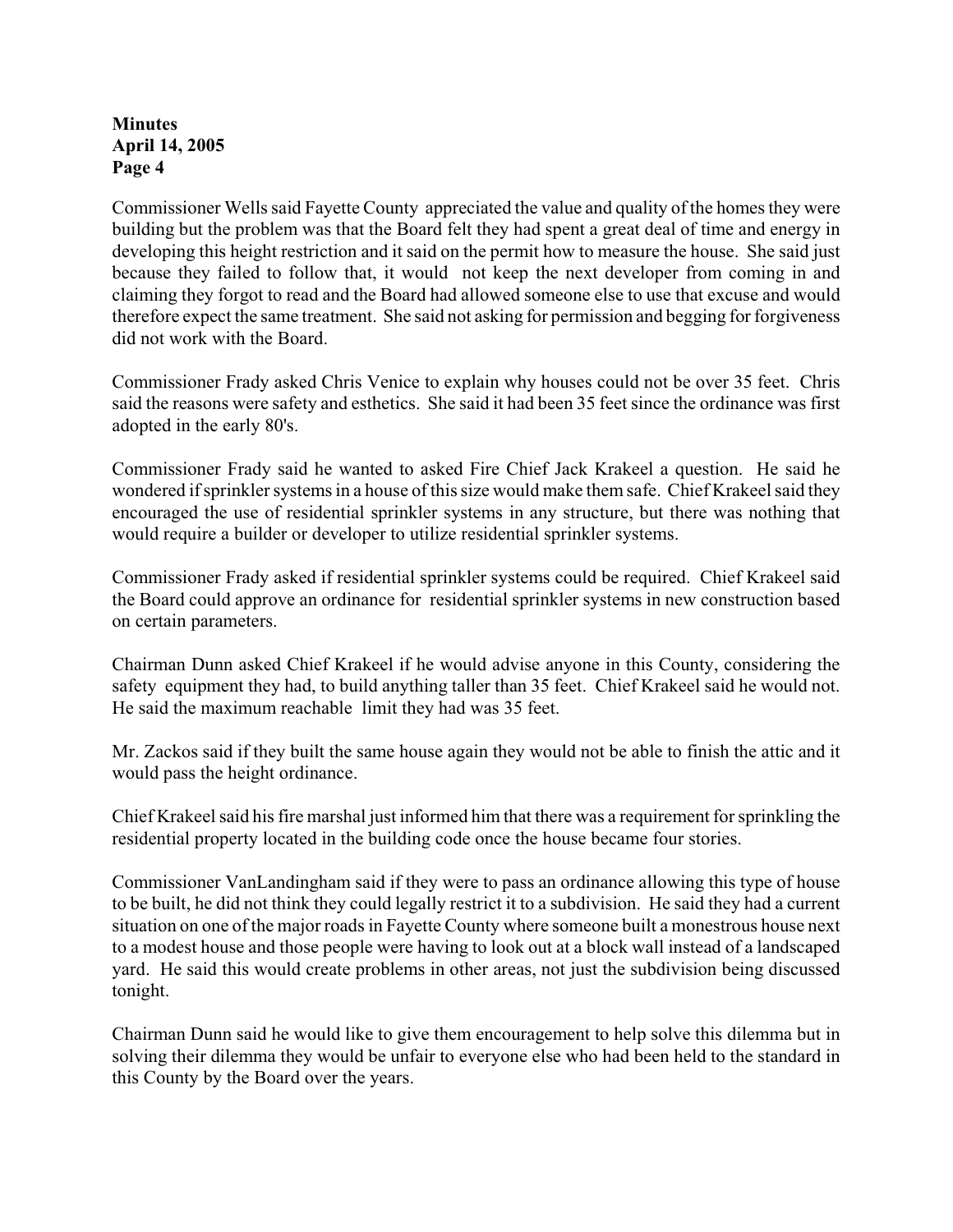Commissioner Wells said she wanted to direct staff to look at the language of this ordinance so there would be no misunderstanding as to how a house was to be measured.

## **REIMBURSEMENT PROGRAM PROPOSAL:**

Connie Boehnke, Director of Human Resources, said she was presenting to the Board a proposal to modify the way in which reimbursement claims were processed. She said these included dental and vision claims. She said the Board had been provided with the current plan, history and method of processing the claims.

Ms. Boehnke said they were at a crossroad, that the Human Resources Department would have to purchase new software to continue to process the claims in the method they were currently using. She said that cost would be \$15,000 and a \$3,000 per year maintenance fee. She said this proposal would shift the responsibility of processing the actual claims from the Human Resources Department to Guardian. She said the benefit level would remain the same at 80%. She said the benefits would be that the employee would no longer have to pay out 100% of the charge at the time of the visit, they would only have to pay 20%. She said if the employee went to a dentist in the network, they could receive additional discounts and extend their \$1,000 benefit. She said Guardian was guaranteeing Fayette County a refund of 4.5% which was their annual claims management refund. She said the premiums and structure would remain the same. She said she wanted to propose that Fayette County try this for one year, as a trial period, and if it was not as successful as anticipated, Fayette County would revert back to the current system.

Ms. Boehnke said there would be communication to the employees so that they understood that with the current plan they could go to a dentist of their choice and there was no rate structure. She said they were likely to get different rates from different dentists. She said this plan would put some restrictions in place as to number of x-rays and procedures to be performed in a year.

Commissioner Wells said she thought it was an excellent idea for the various reasons already mentioned. She said she liked the idea that employees did not have to pay 100% of a procedure upfront and wait for reimbursement. She said she also felt employees would get a better return for their \$1,000 cap. She said since they knew they were going to have to replace the computer system for \$18,000 this year it seemed good to out source this.

Commissioner Frady said he saw a problem in this in reference to cost. He said they had been doing this program since 1988 and had only changed the software twice and this would be the third change. He said the cost for the new program would be a \$26,000 yearly cost verses \$3,000 yearly cost for the software. He said the software had lasted eight years and the cost was \$18,000.

Ms. Boehnke replied that there was an internal cost to that processing that was not calculated in. She said it required an employee 25% of their time to process those claims. She said there was an indirect cost that this company was charging.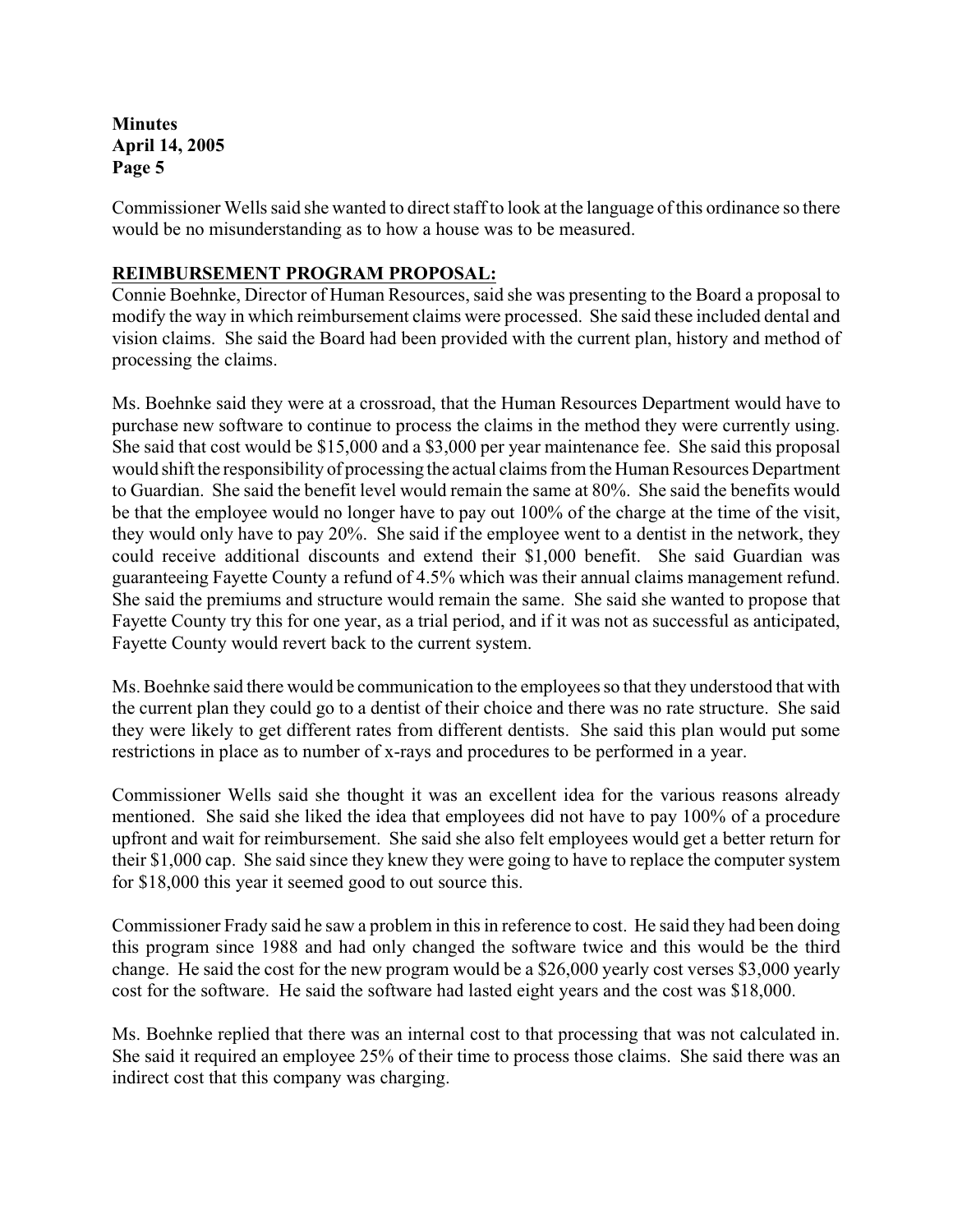Commissioner VanLandingham asked how much time the employee worked on this. Ms. Boehnke replied that for a month's worth of claims it took four days to process all of the dental and vision reimbursement claims from start to finish. Commissioner VanLandingham asked if they would be able to eliminate a position with this new process. Ms. Boehnke answered that they would not.

Chairman Dunn said the reason Human Resources was able to process these claims last year was because they had a TANIF employee working in the office which enabled the staff to process the claims while they were doing another part of their job. He said they no long had a TANIF employee, and as the County continued to grow and claims continued to grow, they may eventually have to hire another employee to process these claims.

Commissioner Frady said he was looking at it from the taxpayers' dollars and he thought this was a lot of money and could get up to as much as \$180,000 over a period of an eight year span.

Commissioner VanLandingham said in his discussion there was some concern about the organization that was selected when the RFP was put out about being able to fulfil the job. Ms. Boehnke said in reference to the reimbursement software, the original vendor that was awarded the bid, upon receipt of that award, instantly requested additional funds to meet the minimum requirements of the RFP. She said there was a substantial difference between that vendor and the other vendor.

Chairman Dunn confirmed there was a guarantee of a 4.5 % refund. He asked if we processed more than that would we get more back. Ms. Boehnke said that was correct.

Motion was made by Commissioner VanLandingham, seconded by Commissioner Pfeifer, to adopt the proposal as presented, for a period of one year. Motion carried 4-1 with Commissioner Frady voting in opposition. A copy of the proposal information, identified as "Attachment No. 1", follows these minutes and is made an official part hereof.

### **EMPLOYEE ASSISTANCE PROGRAM PROPOSAL:**

Ms. Boehnke, Director of Human Resources, explained the consideration of adding an additional vendor to handle the Employee Assistance Program. She said the County had been with Newnan Hospital for a long period of time and they had provided employees with excellent service. She said there was a fee of \$1.50 per month, per employee. She said their physical locations were limited to Fayette County. She said Guardian had offered to provide this service, free of charge, because the County had life insurance and disability insurance with them. She said their physical locations were in McDonough, Griffin, Stockbridge, and Douglasville, areas in which many county employees lived.

She said the services were limited to three face-to-face contacts and unlimited telephone counseling. Ms. Boehnke was recommending the County try this service with Guardian for a year and keep the current system now in place, at no cost.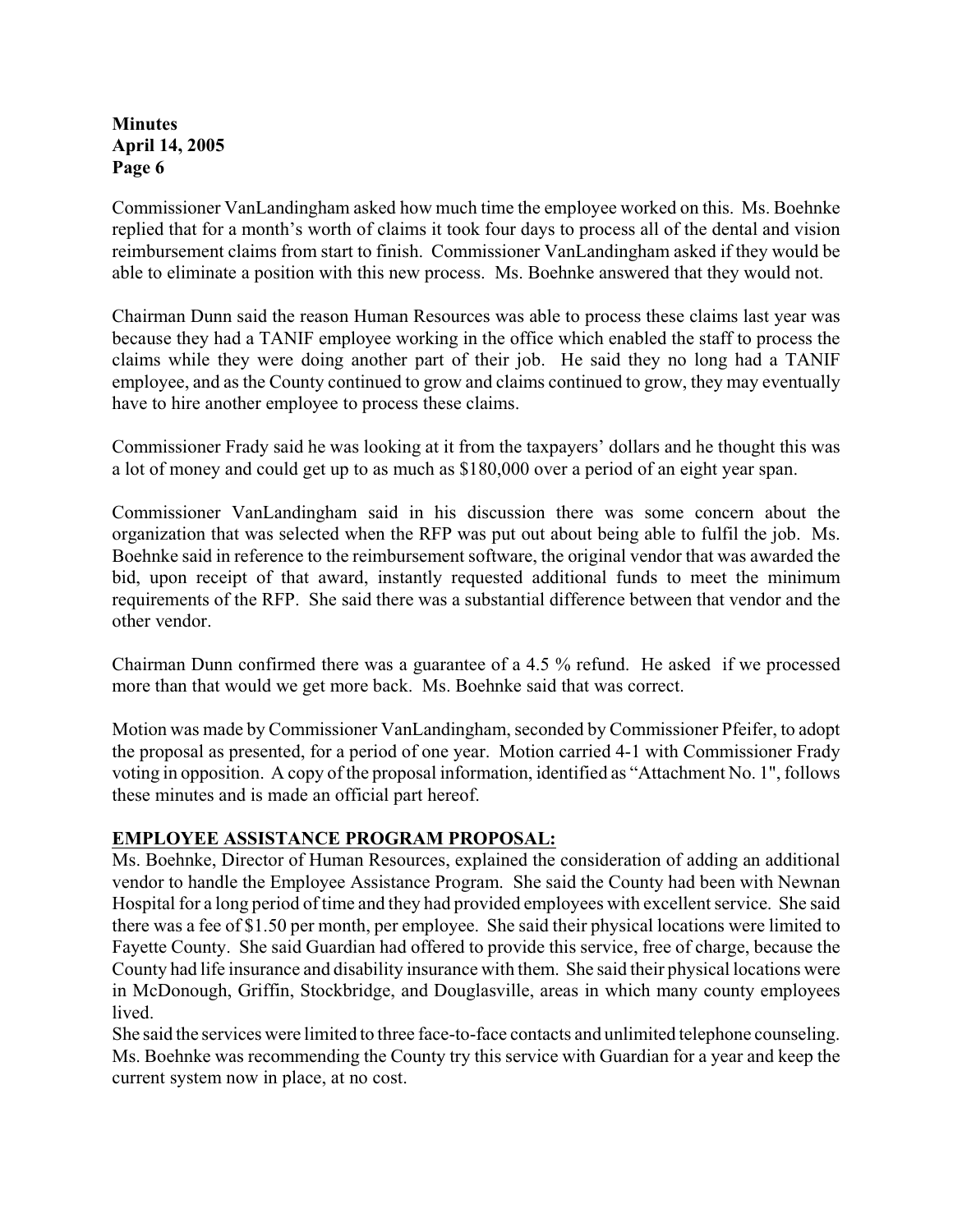Chairman Dunn stated that the current vendor had unlimited visits where as with Guardian it would be three face-to-face visits only. Ms. Boehnke said that was correct.

Commissioner Wells asked if the employee could access both. Ms. Boehnke said that they could.

Chairman Dunn asked if Guardian had locations within Fayette County. Ms. Boehnke said they did not and that was why she was recommending the County keep the current vendor also.

Motion was made by Commissioner Wells, seconded by Commissioner Frady, to adopt the proposal as presented for a period of one year. Motion carried 5-0. A copy of the proposal information, identified as "Attachment No. 2", follows these minutes and is made an official part hereof.

#### **DIRECT DEPOSIT FOR ALL EMPLOYEES:**

Director of Business Services, Mark Pullium, requested that all employees be moved to direct deposit. He said at present there were ninety-five employees who were receiving a paper paychecks. He said they would like to make it mandatory for all employees to have direct deposit. He said if the employee did not have the ability to open a checking account they would be provided with a check card.

Commissioner Frady said he thought direct deposit was great but he did not know if they should make it mandatory.

Commissioner VanLandingham said he had some difficulty with this. He said some people, especially older people, liked to get their money and put it in their pocket. He said to force someone to do direct deposit was something he had a problem with. He said he did not see where it would save that much effort on the people in Finance. He said they had to enter data somewhere to get it into the bank. He said he would rather not see this be done.

Commissioner Wells asked if an individual wanted to have money in hand could they go and take that cash card and pull all of their money out of the bank. Mr. Pullium said they could. Mr. Pullium said it was the same as taking a paycheck and converting it to cash.

Mr. Pullium said there was cost savings in terms of the check stock, number of lost checks, and issues in terms of bank reconciliations and the number of transactions that staff had to process.

Chairman Dunn asked the difference in staff in issuing cash cards and checks. Mr. Pullium said it probably equaled one-half of a day of every pay cycle.

Commissioner Frady asked if the cash card would have to be cashed at a Wachovia Bank. Mr. Pullium replied that it did not, it was a Visa card and could be cashed at any Visa terminal.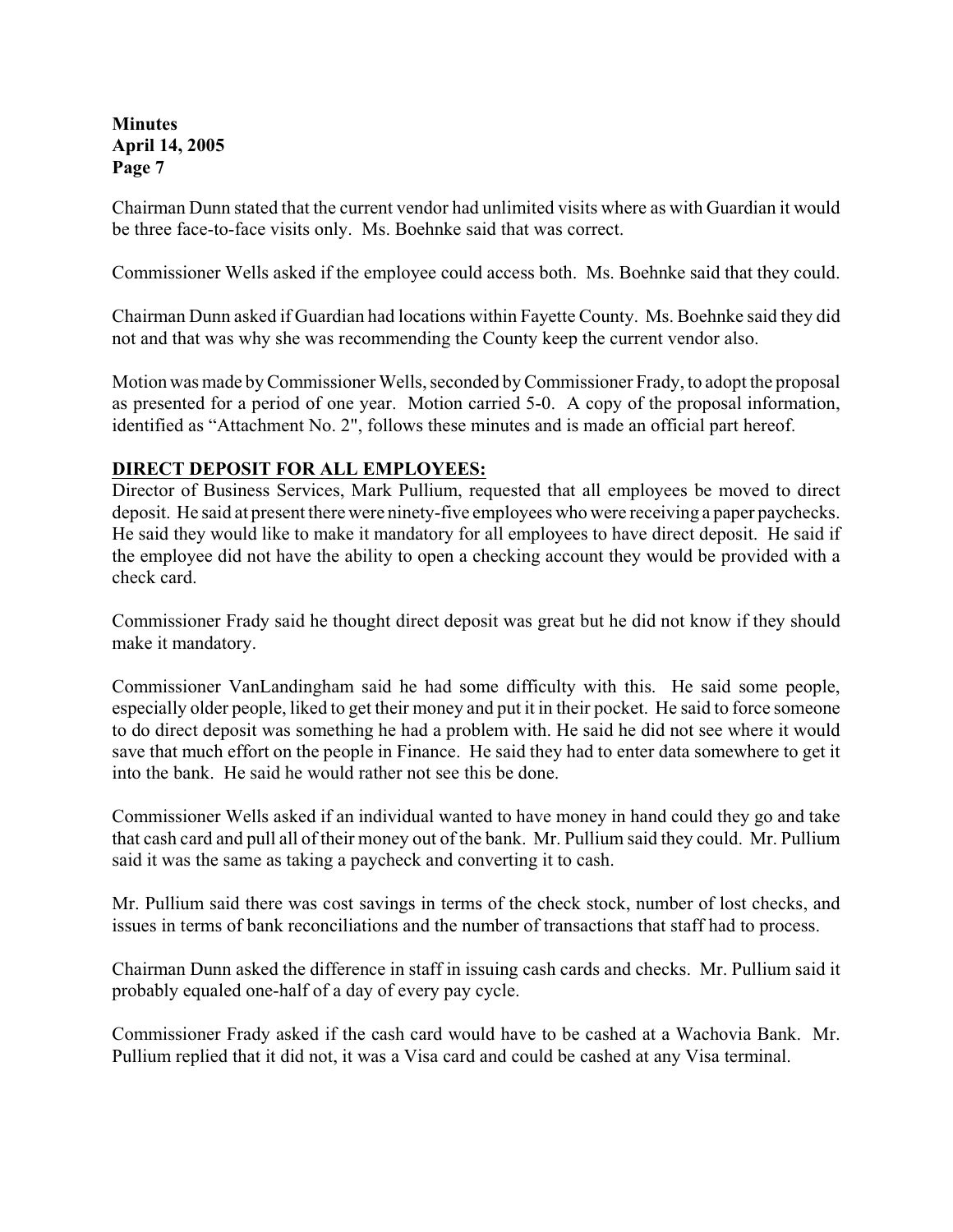Commissioner Wells asked if there was a charge for converting the card to cash. Mr. Pullium said there was not. Mr. Pullium said if they took it to a foreign teller machine there would be a charge.

Commissioner Wells said that it had not been clarified as to how this would be better for the County. She asked if there was a dollar amount, an error savings, or why would this be better other than for convenience. Mr. Pullium said part of the problem they had was increasing workloads with his staff. He said they had higher dollar volumes, more transactions to process, and he was suggesting they become more efficient in the processing of all procedures or they were going to have to hire more staff.

Commissioner VanLandingham said he saw very little difference in issuing a check and issuing a cash card as far as the amount of time spent on that task.. He said he failed to see where it would offset the inconvenience and change for the employees.

Commissioner Pfeifer said a card would not be issued every pay period. He said one card would be issued and it would be credited every pay period. He said you had to go to a bank or check cashing service to cash a check and you could cash this card at any ATM machine which you could not do with a check or go to Wal-Mart and get cash which could not be done with a check.

Commissioner Wells said she did not see a problem in doing this if she could be told why the County needed to do it if the employee did not want it. Mr. Pullium said there could be instances where someone could object out of the program, but that would be a rare case and the County would not force them to do this if they had a bonafide objection.

Mr. Pullium said they were having to run two processes which was costing the staff four hours every two weeks of extra time to process the second process. He said in reference to the bank reconciliation process, that was costing the staff in a month's time another hour of time. He said it seemed like a small amount of time, but the staff in the Finance Department was already at a maximum in terms of productivity and capability.

Commissioner Wells asked in reference to the ten hours what was the dollar value. Mr. Pullium said in staff time they would save four to five hundred dollars and ten hours a month.

Commissioner VanLandingham asked if the department had the ability to do this with the computers they had now. Mr. Pullium said they did, there was no cost in implementing this feature. He said the money would be placed on the card electronically.

Motion was made by Commissioner Wells, seconded by Commissioner Pfeifer, authorizing the Director of Business Services to implement a mandatory direct deposit for all employees and to accommodate the 95 employees who currently did not have checking accounts. Discussion followed.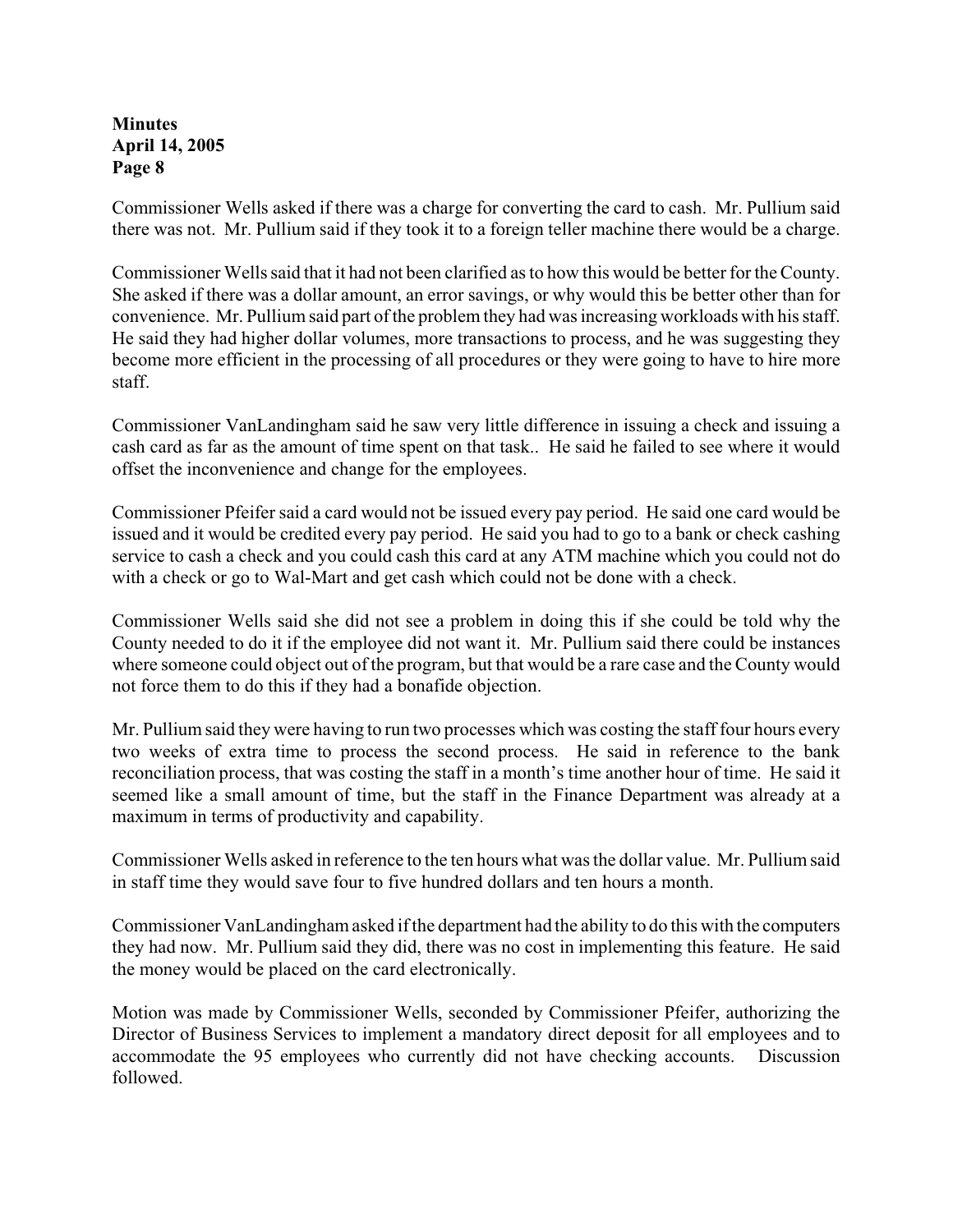Commissioner Frady asked what was meant by accommodate. Commissioner Wells said if there was someone who strongly disagreed with having a cash card Mr. Pullium would work with them.

Chairman Dunn said he thought most of the ninety-five people would be ok with a cash card or opt for direct deposit. Mr. Pullium said that was correct, but he had no way of knowing how may of those ninety-five would take the card.

Commissioner VanLandingham said with not knowing how the employees might respond he did not think he could support this.

Motion carried 3-2 with Commissioner Frady and Commissioner VanLandingham voting in opposition. A copy of the recommendation and Direct Pay Card Service Agreement, identified as "Attachment No. 3", follows these minutes and is made an official part hereof.

### **SCHEDULED PAYDAY CHANGED FROM FRIDAY TO WEDNESDAY:**

Chairman Dunn said he wanted to clarify that with the information given to them from the finance director, that people who got a card would also be paid on Wednesday instead of Friday. Mr. Pullium said that was correct.

Chairman Dunn said if there was someone who had opted out and were to receive a check, would they get a check on Wednesday or Friday. Mr. Pullium said they would get a check on Wednesday.

Chairman Dunn clarified that employees would not be getting paid for days they had not worked. He said the pay period would cover the Thursday and Friday from the previous week. Mr. Pullium said yes, the pay period ended in the previous week.

Motion was made by Commissioner Wells, seconded by Commissioner Frady, to adopt the direct deposit to be Wednesday instead of Friday. Motion carried 5-0. A copy of the recommendation, identified as "Attachment No. 4", follows these minutes and is made an official part hereof.

#### **NOISE ORDINANCE 2005-08:**

Commissioner Pfeifer said this was a recommendation to revise the current Noise Ordinance. He said to briefly to introduce this, he was going to read the declaration of policy from this draft amendment. He read: "The problem of noise in unincorporated Fayette County has been observed by the Board of Commissioners and County staff. It has been documented by complaints in the Marshal's Department. The Board of Commissioners finds that it is necessary to minimize said noise to protect the citizens of Fayette County from the psychological and psychological dangers of excessive noise, and to promote the public health, safety and welfare, as well as to control the level of noise in a manner which promotes the use, value and enjoyment of property and the quality of the environment".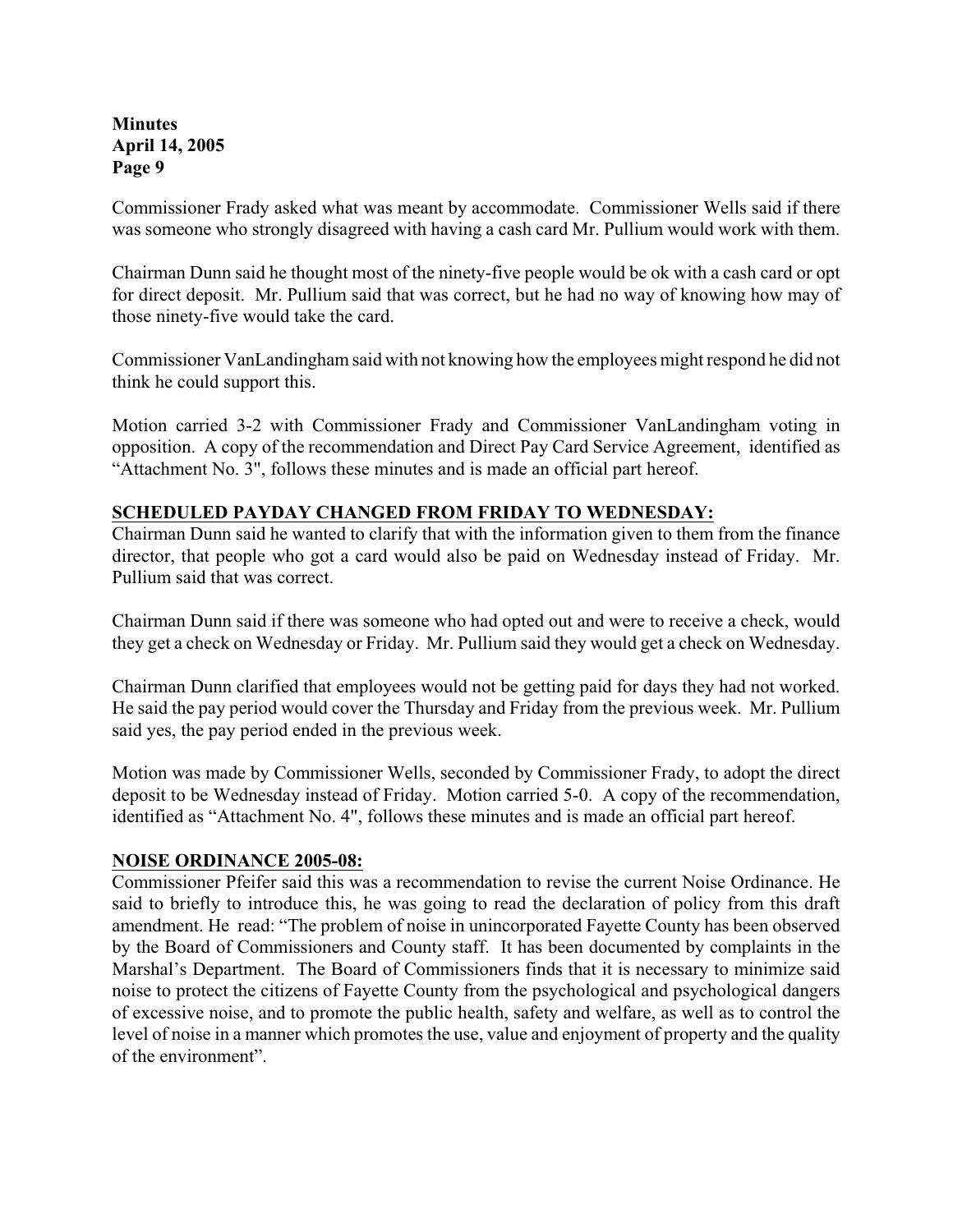Commissioner Pfeifer said this proposed amendment did not restrict or prohibit anything or any behavior except when that behavior intruded upon neighbors. He said if they used the example of a dirt track, you could build one, obeying all laws, and operate vehicles on one as long as you were not making excessive noise and Fayette County would say to have fun.. He said if you destroy the tranquility neighborhood with noise then Fayette County comes down on the side of your neighbors who also deserved to enjoy their property.

Commissioner Pfeifer said he wanted to ask for public input.

Chairman Dunn said it was not a public hearing, but if the Board so desired they could allow people to speak. He put the question to the Board. Commissioner Pfeifer said he wanted to hear from the audience. Commissioner Frady said he was not sure he wanted to, but he did want to stop the noise so the people could have tranquility. Commissioner Wells said they had not advertised this meeting as a public hearing and that was her problem with presenting this as a public hearing.

Chairman Dunn asked if a permit was needed to build a dirt track. Attorney Dennis Davenport said in respect to any disturbance activity a permit was needed for land disturbance activity. He said as far as the amount of land disturbance activity was concerned, he would defer to Engineering in respect to what they used as their guideline for what the minimum disturbance was needed for a permit.

Commissioner Frady said he wanted to make it clear to these people that if they disturbed land they may be subject to prosecution. Commissioner Wells said that he clearly said it could be done within legal parameters. Commissioner Pfeifer said that was correct.

Commissioner VanLandingham said that was another angle on this. He said if land was disturbed it had to be planted in grass so there would be no erosion. He said they could not leave a bare track and let it erode.

Attorney Davenport replied that there was a component of making sure that what ever land was disturbed maintained integrity and did not cause erosion.

Commissioner Wells said they would not necessarily have to plant grass, sometimes it was moved and as long as it was not eroding and not moving downstream, that was legal. She said there was no ordinance that said it had to be planted in grass.

Attorney Davenport said typically what happened was that during the process there were several different mechanisms that could be used. He said grass, silk fence and other mechanisms were permitted. He said depending on the construction time period, different things would be required.

Commissioner Pfeifer said this was not a dirt track ordinance, this was a noise ordinance.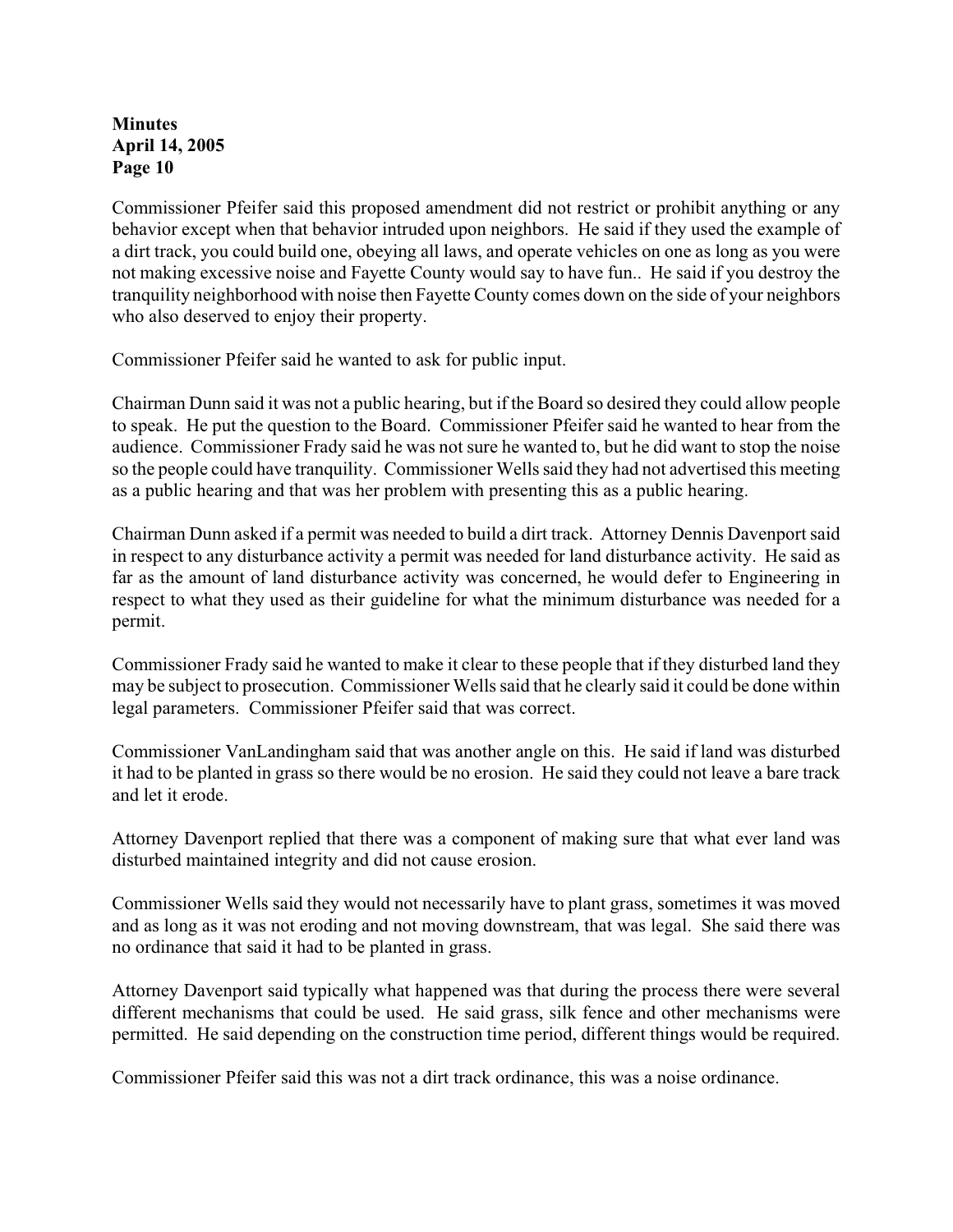Commissioner Wells said it was not advertised as a public hearing so she did not want to let people speak tonight.

Commissioner Pfeifer said he asked staff if this would be handled as a public hearing, and if people who came tonight would be able to speak, and they said yes.

Commissioner Wells asked if Commissioner Pfeifer wanted to put it on the next meeting's agenda as a public hearing. Commissioner Pfeifer replied that he did not.

Commissioner Wells said she had a problem having a public hearing on this since it was not advertised. She said there may be people who would really like to talk about this if they had known about it. She said now we have a public hearing they did not know about and they would feel left out.

Commissioner Pfeifer said it was his understanding that because this was an amendment to an existing ordinance, it was not a public hearing matter.

Attorney Davenport said public hearing procedures typically related to the zoning ordinance. He said with respect to this noise ordinance not following the zoning procedures act, it was not required to have a public hearing. He said they could choose to have a public hearing if they so desired.

Commissioner Frady said he would like to have a hearing tonight.

Commissioner VanLandingham said he would not mind, but he did not want to hear from fifty people.

It was the consensus of the Board, 4-1, to let the people speak on this subject at this meeting. Commissioner Wells was in opposition.

Chairman Dunn said there was a change in an ordinance and the purpose of this ordinance seemed to be to stop the noise that had occurred in at least three sections of the County from dirt bikes on private properties. He said this did not only address dirt bikes, it was noise from anything that disturbed the neighbors at certain levels that were considered not to be safe.

Chairman Dunn asked those who supported a change in the present noise ordinance to stand. Eighteen people stood. Chairman Dunn asked how many people wanted to speak. He said he thought he saw five hands.

Chairman Dunn asked how many people in the audience did not want a change in the ordinance. No one responded.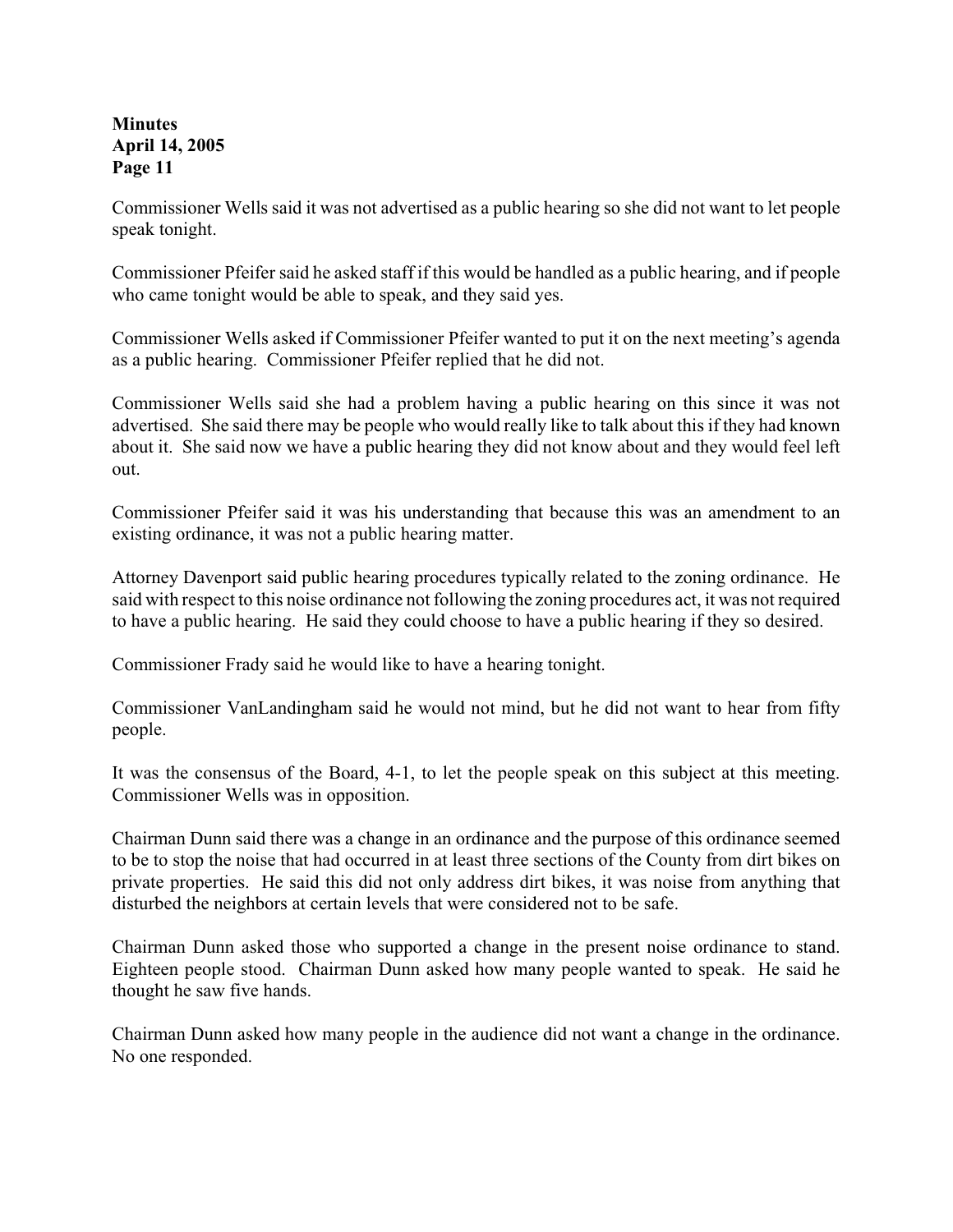ED ANDERSON, 155 LUCY'S PLACE, a subdivision off of Quarter's Road. He said they moved out there about five years ago and about a year ago the property next to them was cleared and the neighbor built a twelve acre motorcycle track. He said as far as they could tell, without any permits and there had been no erosion control. He said his lot was directly adjacent to that and twenty hours or more a week on average they were subjected to noise levels that exceeded 85 decibels. He said there were more than 20 competition bikes on that track. He said they had a petition from over 60 members. A copy of the petition, identified as "Attachment No. 5", follows these minutes and is made an official part hereof.

AMY ANDERSON, 155 LUCY'S PLACE, said this motor cross coarse was about 100 yards from her house and 100 feet from her property line. She said these bikers rode professionally and were very serious about their sport. She said some days they rode from eight to ten hours at one time. She said there was no where in her house she could go to get away from the noise. She said she heard it over her television set. She said it was 62 decibels in her girls' bedrooms. She said the noise was very intrusive and the kids had trouble doing their homework. She said many of the neighbors had complained to the owner and he had no consideration for the neighbors. She said they needed help.

MARGARET SISSON, 434 KELLEY ROAD, said they live in a different area than the previous people who spoke, but they had they exact same problem. She said they bought the house about five years and had spent close to \$100,000 in improvements. She said about nine months ago their neighbors built a dirt bike track and the noise had been incredible. She said on Sundays they rode all day long. She said now it was harassment because they have called the marshal's office and complained. She said they had to move now. She said there were kids riding on this track that did not live at that house. She said when it rained there was mud that washed onto their land from the track.

Commissioner Frady asked Chris Venice to make a note to ask the Marshal's office to go out and check the Sisson's property to see if the land had been disturbed enough to make the flow of water change.

County Attorney McNally said he had already consulted with the Engineering Department on that subject and the track he was referring to did not need a grading permit.

BOB COOK, 159 ARNOLD ROAD, said his back property line ran the whole length of that track and they were now riding on his property. He said he called the Sheriff's office to make a report and the Sheriff's office said they would have to catch the riders.

MICHAEL OBENSHAIN, 150 LUCY'S PLACE, said their neighbor was riding until 10:00 p.m. at night. He said they had endured this for over a year and were asking the Board for help in amending this problem.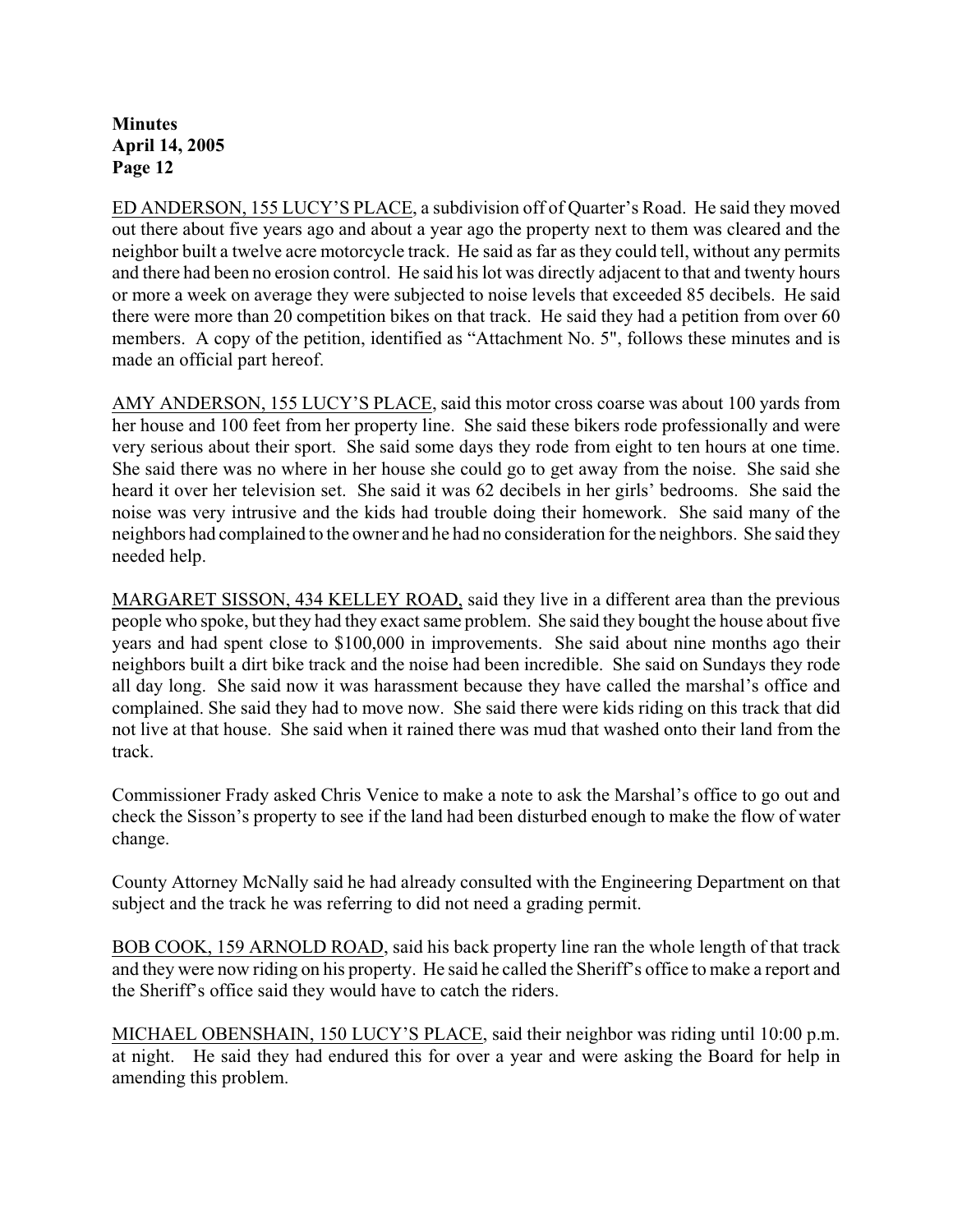ABRAM WINTERS, 290 NELMS ROAD, said this was not a problem until he opened his windows this spring. He said one day he drove by and found a commissioner on the road and stopped and while they were there they noticed people going and coming pulling bikes. He said these were not family members. He asked where were the people on the other side of this argument. He said they were not here tonight.

TYLER BATTLES, 140 HILLSDALE COURT, said he understood the complaints here tonight, but none of the people who ride the bikes were here tonight. He said it seemed like a sneak attack that there was no representation for the bike riders.

AMANDA MOWREY, 145 LUCY'S PLACE, said the bikers are about 40 feet from the property line when they were riding their bikes. She said they lived in the heart of Fayette County and had a quality of life that has been totally shattered.

Commissioner VanLandingham said at the beginning of this he was not aware of the magnitude of the noise several people were having to endure. He said he thought it was at one location. He said he had strong reservations about imposing regulations on all of Fayette County because of one person. He said it seemed like this was a growing problem and they had to address it some way and he was not sure they needed this detailed of an ordinance. He said he wanted to vote for this ordinance tonight but wanted staff to look at a way that they could deal with this and still not intrude into the lives of other people that created noise periodically. He said to restrict people in the way they were doing in this ordinance was not good government. He said he would vote for the ordinance and he felt those people here tonight had been very patient and understanding in giving the Board time to work something out. He said they had to encompass many different aspects of life in Fayette County to take care of this one.

Commissioner Frady said he was going to support the ordinance. He said this ordinance was very broad and difficult to enforce in some areas. He said his intent was to relieve the people who spoke at the meeting tonight from their problem and if this was a start to do that he was going to support the ordinance.

Motion was made by Commissioner Pfeifer, seconded by Commissioner Wells, to adopt the amendment to the noise ordinance.

Commissioner Pfeifer said he wanted to thank the staff for their extensive work on this, including Chris and the previous Chris, the attorney's office and County staff. He said this proposed amendment to the ordinance had been run by the Farm Bureau to get them to check off on it. He said he also wanted to note that the Marshal's office was obtaining the equipment necessary to monitor the noise. He said the Marshal's office was open on Sunday's but the regular phone number did not work and we needed to get that number.

Commissioner Wells said what the people had been experiencing was what on the law books referred to as a public nuisance. She said people did not have a right to come into the area and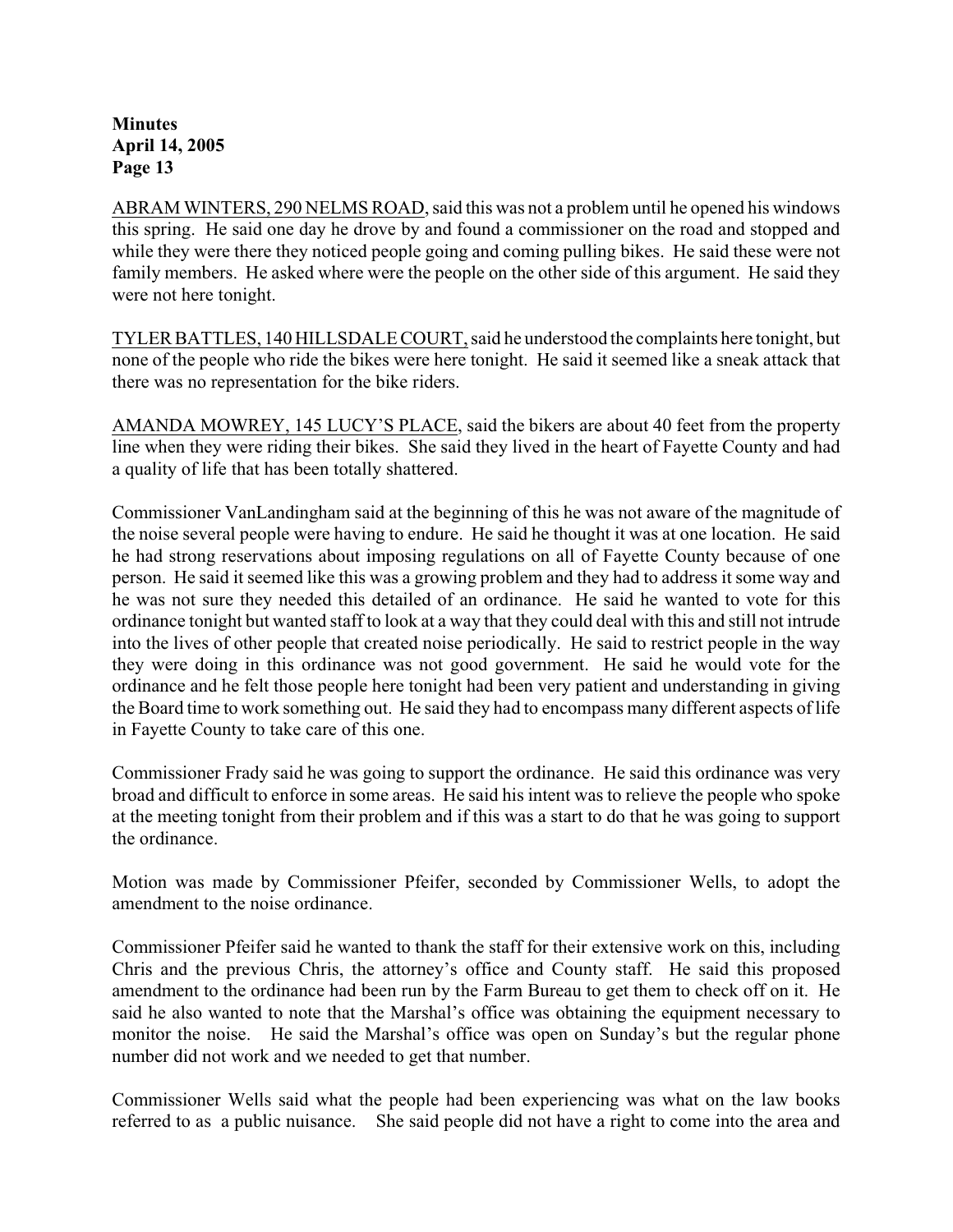create such a nuisance, whether it be by smell, dirt, or noise. She said she did not think this ordinance was overly broad. She said they needed to be careful to not create an ordinance for one issue.

Commissioner Wells said in reference to Mr. Battles' remarks, she said she appreciated his comments because that was the reason she said she was reluctant to have a public hearing tonight. She said she had no problem with supporting the ordinance but she said they also needed to be careful as a governmental body of having a public hearing that they did not let everyone know about. She said the people who were now going to be violating the law had a right to participate in decision making processes. She said she commended the young man for coming forward and stating his feelings.

Commissioner Wells stated that they did need to keep in mind that this was a noise ordinance not a dirt bike ordinance or recreation ordinance.

Chairman Dunn said he had a different perspective in reference to Mr. Battles' comments. He said he needed to understand that these people here tonight had been going through this problem for over a year. He said the marshals had been on these properties and talked to the land owners that were doing this numerous times to no avail. He said this item was posted in the newspapers so anyone could find it. He said they did know what was going on. He said he did understand his comment.

Chairman Dunn said he did not know how this had been going on for the last year and a half and he had not known about it. He said the Board had been very much aware of this problem for the last few months. He said to the people who spoke tonight that he was amazed that they had put up with this for so long and it showed him that they were the kind of neighbors that were tolerant.

Chairman Dunn said this ordinance would not prevent people from making noise once in a while. He said he did not see where this ordinance was overly restrictive.

Chairman Dunn called the question. Motion passed 5-0. A copy of the Noise Ordinance 2005-08, identified as "Attachment No. 6", follows these minutes and is made an official part hereof.

**CONSENT AGENDA:** Motion was made by Commissioner VanLandingham, seconded by Commissioner Wells, to adopt the Consent Agenda as presented. Motion carried 5-0.

# **DONATION TO THE LIBRARY FROM ICLE SATELLITE:**

Approval of budget adjustment for donation to the Library from ICLE Satellite of \$780, by increasing the revenue account and decreasing the other supplies account resulting in a zero impact on the Library's budget.A copy of the donation check, identified as "Attachment No. 7", follows these minutes and is made an official part hereof.

# **GA DEPARTMENT OF TRANSPORTATION CONTRACT:**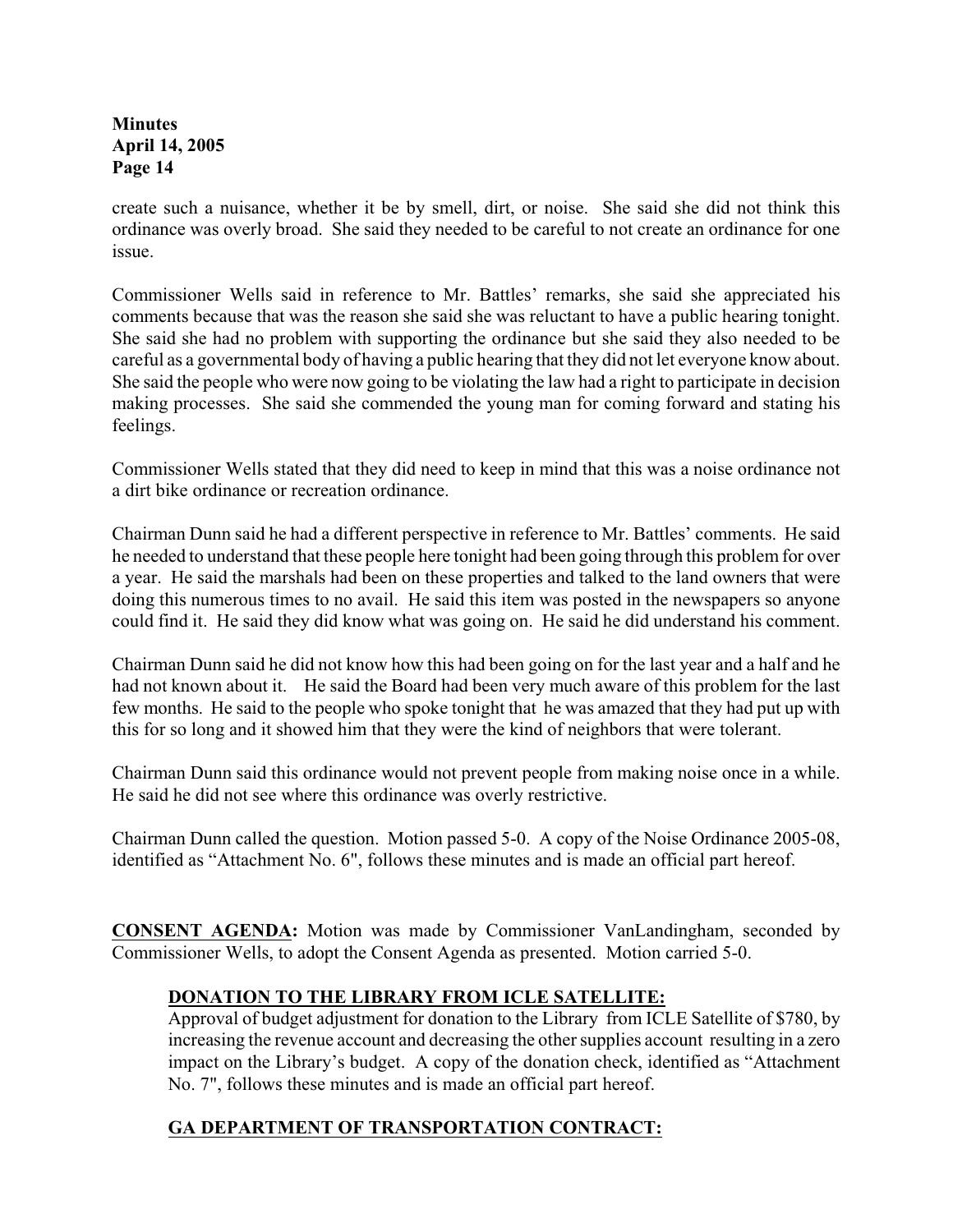> Approval of authorization for the Chairman to execute Georgia Department of Transportation contract #C36877-05-000-0 base and plant mix paving for portions of Snead and Quarters Roads.A copy of the contract, identified as "Attachment No. 8", follows these minutes and is made an official part hereof.

### **WORKER'S COMPENSATION RENEWAL:**

Approval of Worker's Compensation Renewal.A copy of the proposed renewal, identified as "Attachment No. 9", follows these minutes and is made an official part hereof.

### **REIMBURSEMENT TO THE SHERIFF'S DEPARTMENT GENERAL FUND BUDGET:**

Approval of reimbursement of \$13,755 to the Sheriff Department**'**s General Fund budget for damage to a Sheriff's vehicle. This action replaces previous action of Board taken on March 24, 2005. A copy of the request, identified as "Attachment No. 10", follows these minutes and is made an official part hereof.

### **LARP REQUEST FOR FOURTEEN COUNTY ROADS:**

Approval of authorization for the Chairman to execute the Certificate of Ownership and Agreement for the approved LARP request LAR05-S007-00(761) Fayette County, fourteen county roads, 10.080 miles. A copy of the Certificate of Ownership and Agreement, identified as "Attachment No. 11", follows these minutes and is made an official part hereof.

### **BOARD MINUTES:**

Approval of minutes for Board of Commissioners meeting held on March 2, 2005.

# **PUBLIC COMMENT:**

Members of the public are allowed up to five minutes each to address the Board on issues of concern other than those items which are on this evening's agenda.

JACK KRAKEEL, PUBLIC SAFETY DIRECTOR, stated that the telephone system in the Marshal's office rolled over to E911 if the Marshals were out of the office.

### **STAFF REPORTS**

MARK PULLIUM: Mr. Pullium, Director of Business Services, asked for the approval to transfer funds from the Contingency account to refurbish the septic system at the McCurry Park softball field due to septic system failure. He said the failure created a hazzard to the public health. He said they wanted to close down Field 3 on a temporary basis until the repair was made. He said staff had outlined a plan that would correct this problem and connect this failing system into the system that was built several months ago. He said the cost of the system was \$11,000. He said they had received a permit from the Environmental Health Department. He said they had sought and received bids. He said they had received a qualified bid for \$11,831 and were asking permission from the Board to move forward to get this corrected. Mr. Pullium shared with the Board pictures of the damage.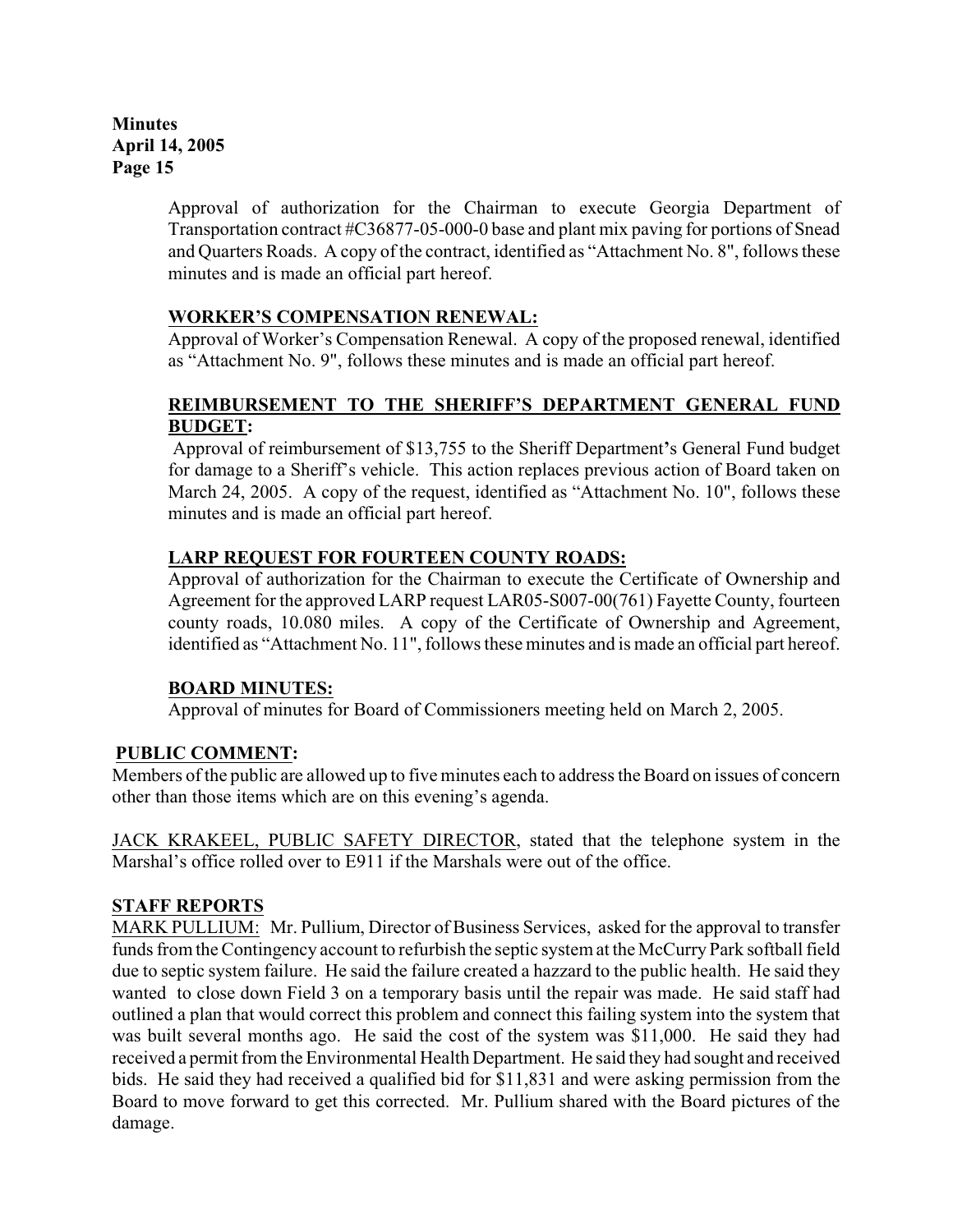Commissioner VanLandingham asked who brought this plan together.

Mr. Pullium said it was a combination of Greg Ownby, Director of Buildings and Grounds, and Rick Fehr from the Environmental Health Department.

Commissioner VanLandingham asked if this was going to overload the new system. He wanted to know if there was a qualified opinion on this.

Mr. Pullium answered that they conferred with the company that installed the new system.

Anita Godbee, Director of Recreation, said Rick Fehr looked at the current system at the Soccer Fields and said no additional strain would be caused from installing a system at the softball facility. He suggested that when there were large tournaments to coordinate the timing to prevent overloading the system.

Commissioner VanLandingham asked if an engineer or sanitation person had looked at this.

Ms. Godbee said an environmental engineer had looked at this situation. She said Martin McElwaney, Engineer for the system, was consulted and agreed that it would meet with the approval.

Motion was made by Commissioner Wells, seconded by Commissioner Frady, to approve the transfer of funds to repair the failed septic system. Motion carried 5-0. A copy of the transfer and bid, identified as "Attachment No. 12", follows these minutes and is made an official part hereof.

DENNIS DAVENPORT: County Attorney Dennis Davenport asked for an Executive Session to discuss two legal items.

EXECUTIVE SESSION: Motion was made by Commissioner Wells, seconded by Commissioner Frady, to adjourn to Executive Session to discuss two legal items. Motion carried 5-0.

### **EXECUTIVE SESSION:**

**LEGAL:** Attorney Davenport discussed a legal item with the Board.

The Board took no action on this matter.

**LEGAL:** Attorney Davenport discussed a legal item with the Board.

Motion was made by Commissioner Wells, seconded by Commissioner Dunn, authorizing the attorney to proceed in this matter. Motion carried 5-0.